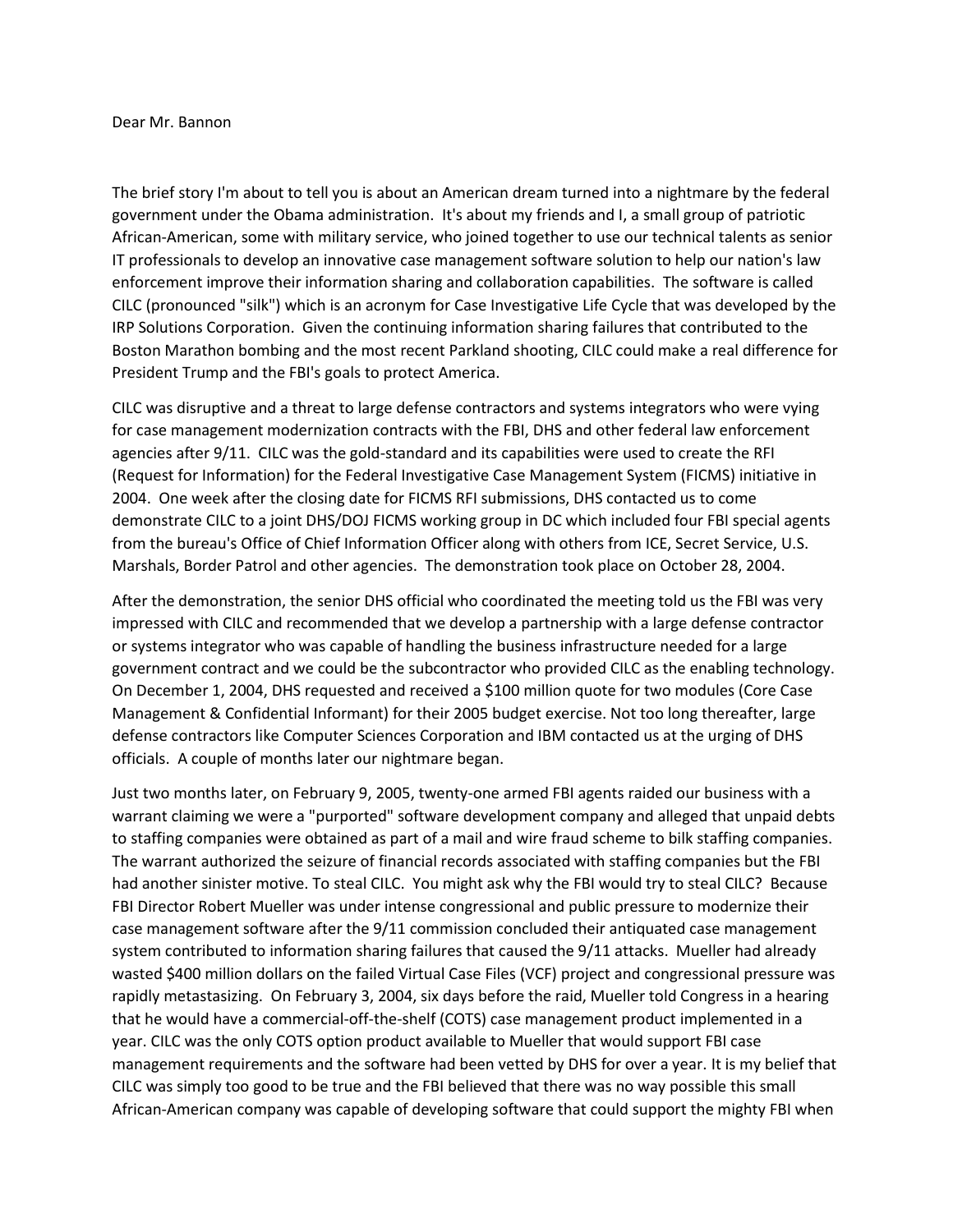a large defense contractor had already failed. Given the increasing pressure on Mueller, the lack of a viable product from billion-dollar systems integrators, the vetting of the CILC by DHS and the positive press surrounding CILC, the FBI could not discount the viability of the product but also didn't feel comfortable taking the risk on this small minority company that would bring more scrutiny about their judgment if it failed. The only safe option to mitigate that risk was to steal CILC for a large company and destroy IRP and its executives.

On the day of the raid FBI agents arrived at 9am and spent the next 13 hours imaging every single desktop, laptop and server in our company and exited our offices leaving many staffing-related documents behind. Fortunately, they didn't get the latest version of the software because it wasn't kept onsite as part of company security procedures. Mueller broke his promise to implement a COTS case management product within a year and instead spent \$825 million dollars on another failed modernization project called Sentinel. The FBI's Chief Technology officer said in 2012 that Sentinel's "demise" occurred when the FBI tried to "build...an independent electronic case management system" like CILC. The repercussions of Mueller's failure to modernize the bureau's case management are still being felt today where FBI information sharing failures contributed to or were responsible for the Boston Marathon bombing that killed 3 and injured 264 and the Parkland, Florida shooting where 17 high school students and teachers died after FBI failed to share tip information with its Miami field office.

The Obama Justice Department destroyed our small minority business and wrongly imprisoned us and by doing so deprived our nation of software that could help save American lives. Because our case was clearly a civil matter, the amount of prosecutorial and judicial misconduct to gain an unconstitutional conviction was so staggering, it prompted a former federal appellate judge to send a personal letter to President Obama asking for clemency. We know Obama got the letter because it was confirmed by email to two top Obama aides with the White House Counsel's office (Roy Austin and Joshua Friedman). We were shocked when Obama disregarded the judge's letter, ignored our innocence and ignored irrefutable evidence of outrageous government misconduct. Myself, three other African-American executives and one white executive with no criminal records have sat in prison for nearly six years on sentences as long as 10 and 11 years. We can't believe President Obama granted clemency to Chelsea Manning who admitted releasing thousands of classified documents and hundreds of other drug offenders who received unfair sentences and forgot about us. We truly believe President Obama didn't forget but intentionally left us in prison to protect Colorado U.S. Attorney John Walsh who he appointed and was at the center of the misconduct in our case. We hope President Trump will correct the injustice Obama allowed for cronyism.

Mr. Bannon, please ask yourself, why would we as a small company hire two retired FBI supervisory special agents and the former head of Denver's Immigrations and Customs Enforcement office to work as subject matter experts while we were engaged in a criminal scheme? The agents sent an affidavit to the lead FBI agent three weeks before the raid stating we had a "viable product" and "appeared to be moving forward to acquire state and federal contracts." But the government still said IRP and CILC was a scam, which the federal appeals judge told the Washington Post, "defies reality."

The fact is, we spent years marketing CILC to law enforcement and built a solid relationship with DHS and NYPD over a year and didn't know the FBI was undermining our sales efforts by contacting them about this frivolous investigation. We enlisted the services of staffing companies to make good-faith